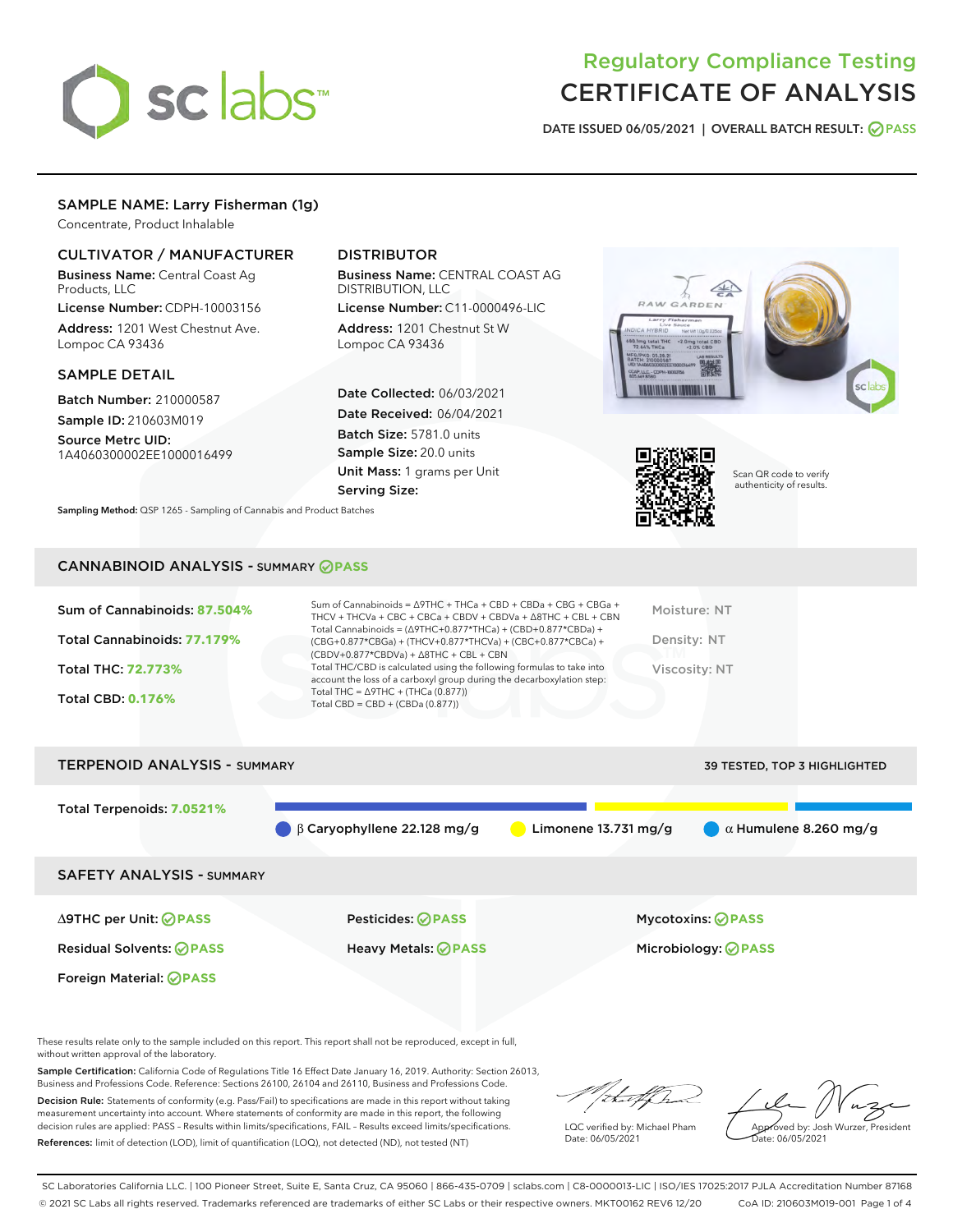



LARRY FISHERMAN (1G) | DATE ISSUED 06/05/2021 | OVERALL BATCH RESULT: O PASS

#### CANNABINOID TEST RESULTS - 06/05/2021 2 PASS

Tested by high-performance liquid chromatography with diode-array detection (HPLC-DAD). **Method:** QSP 1157 - Analysis of Cannabinoids by HPLC-DAD

#### TOTAL CANNABINOIDS: **77.179%**

Total Cannabinoids (Total THC) + (Total CBD) + (Total CBG) + (Total THCV) + (Total CBC) + (Total CBDV) + ∆8THC + CBL + CBN

TOTAL THC: **72.773%** Total THC (∆9THC+0.877\*THCa)

TOTAL CBD: **0.176%**

Total CBD (CBD+0.877\*CBDa)

TOTAL CBG: 2.8% Total CBG (CBG+0.877\*CBGa)

TOTAL THCV: 0.29% Total THCV (THCV+0.877\*THCVa)

TOTAL CBC: 1.14% Total CBC (CBC+0.877\*CBCa)

TOTAL CBDV: ND Total CBDV (CBDV+0.877\*CBDVa)

| <b>COMPOUND</b> | LOD/LOQ<br>(mg/g)          | <b>MEASUREMENT</b><br><b>UNCERTAINTY</b><br>(mg/g) | <b>RESULT</b><br>(mg/g) | <b>RESULT</b><br>(%) |
|-----------------|----------------------------|----------------------------------------------------|-------------------------|----------------------|
| <b>THCa</b>     | 0.05/0.14                  | ±20.384                                            | 793.17                  | 79.317               |
| <b>A9THC</b>    | 0.06 / 0.26                | ±1.105                                             | 32.12                   | 3.212                |
| <b>CBGa</b>     | 0.1 / 0.2                  | ±1.49                                              | 28.6                    | 2.86                 |
| <b>CBCa</b>     | 0.07/0.28                  | ±0.597                                             | 12.20                   | 1.220                |
| <b>THCVa</b>    | 0.07 / 0.20                | ±0.158                                             | 3.31                    | 0.331                |
| <b>CBG</b>      | 0.06/0.19                  | ±0.115                                             | 2.93                    | 0.293                |
| <b>CBDa</b>     | 0.02/0.19                  | ±0.059                                             | 2.01                    | 0.201                |
| <b>CBC</b>      | 0.2 / 0.5                  | ±0.02                                              | 0.7                     | 0.07                 |
| A8THC           | 0.1 / 0.4                  | N/A                                                | <b>ND</b>               | <b>ND</b>            |
| <b>THCV</b>     | 0.1/0.2                    | N/A                                                | <b>ND</b>               | <b>ND</b>            |
| <b>CBD</b>      | 0.07/0.29                  | N/A                                                | <b>ND</b>               | <b>ND</b>            |
| <b>CBDV</b>     | 0.04 / 0.15                | N/A                                                | <b>ND</b>               | <b>ND</b>            |
| <b>CBDVa</b>    | 0.03/0.53                  | N/A                                                | <b>ND</b>               | <b>ND</b>            |
| <b>CBL</b>      | 0.06 / 0.24                | N/A                                                | <b>ND</b>               | <b>ND</b>            |
| <b>CBN</b>      | 0.1/0.3                    | N/A                                                | <b>ND</b>               | <b>ND</b>            |
|                 | <b>SUM OF CANNABINOIDS</b> |                                                    | 875.04 mg/g             | 87.504%              |

#### **UNIT MASS: 1 grams per Unit**

| ∆9THC per Unit                        | 1120 per-package limit | 32.12 mg/unit<br><b>PASS</b> |
|---------------------------------------|------------------------|------------------------------|
| <b>Total THC per Unit</b>             |                        | 727.73 mg/unit               |
| <b>CBD per Unit</b>                   |                        | <b>ND</b>                    |
| <b>Total CBD per Unit</b>             |                        | $1.76$ mg/unit               |
| Sum of Cannabinoids<br>per Unit       |                        | 875.04 mg/unit               |
| <b>Total Cannabinoids</b><br>per Unit |                        | 771.79 mg/unit               |
| <b>MOISTURE TEST RESULT</b>           | DENSITY TEST RESULT    | <b>VISCOSITY TEST RESULT</b> |

Not Tested

Not Tested

Not Tested

#### TERPENOID TEST RESULTS - 06/05/2021

Terpene analysis utilizing gas chromatography-flame ionization detection (GC-FID). **Method:** QSP 1192 - Analysis of Terpenoids by GC-FID

| <b>COMPOUND</b>           | LOD/LOQ<br>(mg/g) | <b>MEASUREMENT</b><br><b>UNCERTAINTY</b><br>(mg/g) | <b>RESULT</b><br>(mg/g)                         | <b>RESULT</b><br>$(\%)$ |
|---------------------------|-------------------|----------------------------------------------------|-------------------------------------------------|-------------------------|
| $\beta$ Caryophyllene     | 0.004 / 0.012     | ±0.7878                                            | 22.128                                          | 2.2128                  |
| Limonene                  | 0.005 / 0.016     | ±0.1964                                            | 13.731                                          | 1.3731                  |
| $\alpha$ Humulene         | 0.009/0.029       | ±0.2651                                            | 8.260                                           | 0.8260                  |
| <b>Myrcene</b>            | 0.008 / 0.025     | ±0.0703                                            | 5.447                                           | 0.5447                  |
| Linalool                  | 0.009 / 0.032     | ±0.1702                                            | 4.480                                           | 0.4480                  |
| $\alpha$ Bisabolol        | 0.008 / 0.026     | ±0.1724                                            | 3.228                                           | 0.3228                  |
| Terpinolene               | 0.008 / 0.026     | ±0.0566                                            | 2.761                                           | 0.2761                  |
| Fenchol                   | 0.010 / 0.034     | ±0.0660                                            | 1.705                                           | 0.1705                  |
| Terpineol                 | 0.016 / 0.055     | ±0.0895                                            | 1.457                                           | 0.1457                  |
| $\beta$ Pinene            | 0.004 / 0.014     | ±0.0159                                            | 1.385                                           | 0.1385                  |
| Ocimene                   | 0.011 / 0.038     | ±0.0382                                            | 1.191                                           | 0.1191                  |
| trans- $\beta$ -Farnesene | 0.008 / 0.025     | ±0.0389                                            | 1.095                                           | 0.1095                  |
| Valencene                 | 0.009 / 0.030     | ±0.0586                                            | 0.851                                           | 0.0851                  |
| $\alpha$ Pinene           | 0.005 / 0.017     | ±0.0069                                            | 0.797                                           | 0.0797                  |
| <b>Borneol</b>            | 0.005 / 0.016     | ±0.0175                                            | 0.416                                           | 0.0416                  |
| Nerolidol                 | 0.009 / 0.028     | ±0.0232                                            | 0.369                                           | 0.0369                  |
| Caryophyllene<br>Oxide    | 0.010 / 0.033     | ±0.0157                                            | 0.342                                           | 0.0342                  |
| Camphene                  | 0.005 / 0.015     | ±0.0017                                            | 0.152                                           | 0.0152                  |
| Fenchone                  | 0.009 / 0.028     | ±0.0030                                            | 0.103                                           | 0.0103                  |
| Guaiol                    | 0.009 / 0.030     | ±0.0039                                            | 0.083                                           | 0.0083                  |
| Citronellol               | 0.003 / 0.010     | ±0.0035                                            | 0.072                                           | 0.0072                  |
| <b>Geranyl Acetate</b>    | 0.004 / 0.014     | ±0.0027                                            | 0.064                                           | 0.0064                  |
| $\alpha$ Phellandrene     | 0.006 / 0.020     | ±0.0009                                            | 0.063                                           | 0.0063                  |
| Sabinene Hydrate          | 0.006 / 0.022     | ±0.0023                                            | 0.060                                           | 0.0060                  |
| 3 Carene                  | 0.005 / 0.018     | ±0.0008                                            | 0.053                                           | 0.0053                  |
| $\alpha$ Terpinene        | 0.005 / 0.017     | ±0.0008                                            | 0.053                                           | 0.0053                  |
| $\gamma$ Terpinene        | 0.006 / 0.018     | ±0.0008                                            | 0.048                                           | 0.0048                  |
| Geraniol                  | 0.002 / 0.007     | ±0.0021                                            | 0.048                                           | 0.0048                  |
| Eucalyptol                | 0.006 / 0.018     | ±0.0010                                            | 0.039                                           | 0.0039                  |
| Nerol                     | 0.003 / 0.011     | ±0.0011                                            | 0.025                                           | 0.0025                  |
| Sabinene                  | 0.004 / 0.014     | ±0.0002                                            | 0.015                                           | 0.0015                  |
| Isoborneol                | 0.004 / 0.012     | N/A                                                | <loq< th=""><th><loq< th=""></loq<></th></loq<> | <loq< th=""></loq<>     |
| p-Cymene                  | 0.005 / 0.016     | N/A                                                | ND                                              | ND                      |
| (-)-Isopulegol            | 0.005 / 0.016     | N/A                                                | ND                                              | <b>ND</b>               |
| Camphor                   | 0.006 / 0.019     | N/A                                                | ND                                              | ND                      |
| Menthol                   | 0.008 / 0.025     | N/A                                                | ND                                              | ND                      |
| R-(+)-Pulegone            | 0.003 / 0.011     | N/A                                                | ND                                              | <b>ND</b>               |
| $\alpha$ Cedrene          | 0.005 / 0.016     | N/A                                                | ND                                              | ND                      |
| Cedrol                    | 0.008 / 0.027     | N/A                                                | ND                                              | <b>ND</b>               |
| <b>TOTAL TERPENOIDS</b>   |                   |                                                    | 70.521 mg/g                                     | 7.0521%                 |

SC Laboratories California LLC. | 100 Pioneer Street, Suite E, Santa Cruz, CA 95060 | 866-435-0709 | sclabs.com | C8-0000013-LIC | ISO/IES 17025:2017 PJLA Accreditation Number 87168 © 2021 SC Labs all rights reserved. Trademarks referenced are trademarks of either SC Labs or their respective owners. MKT00162 REV6 12/20 CoA ID: 210603M019-001 Page 2 of 4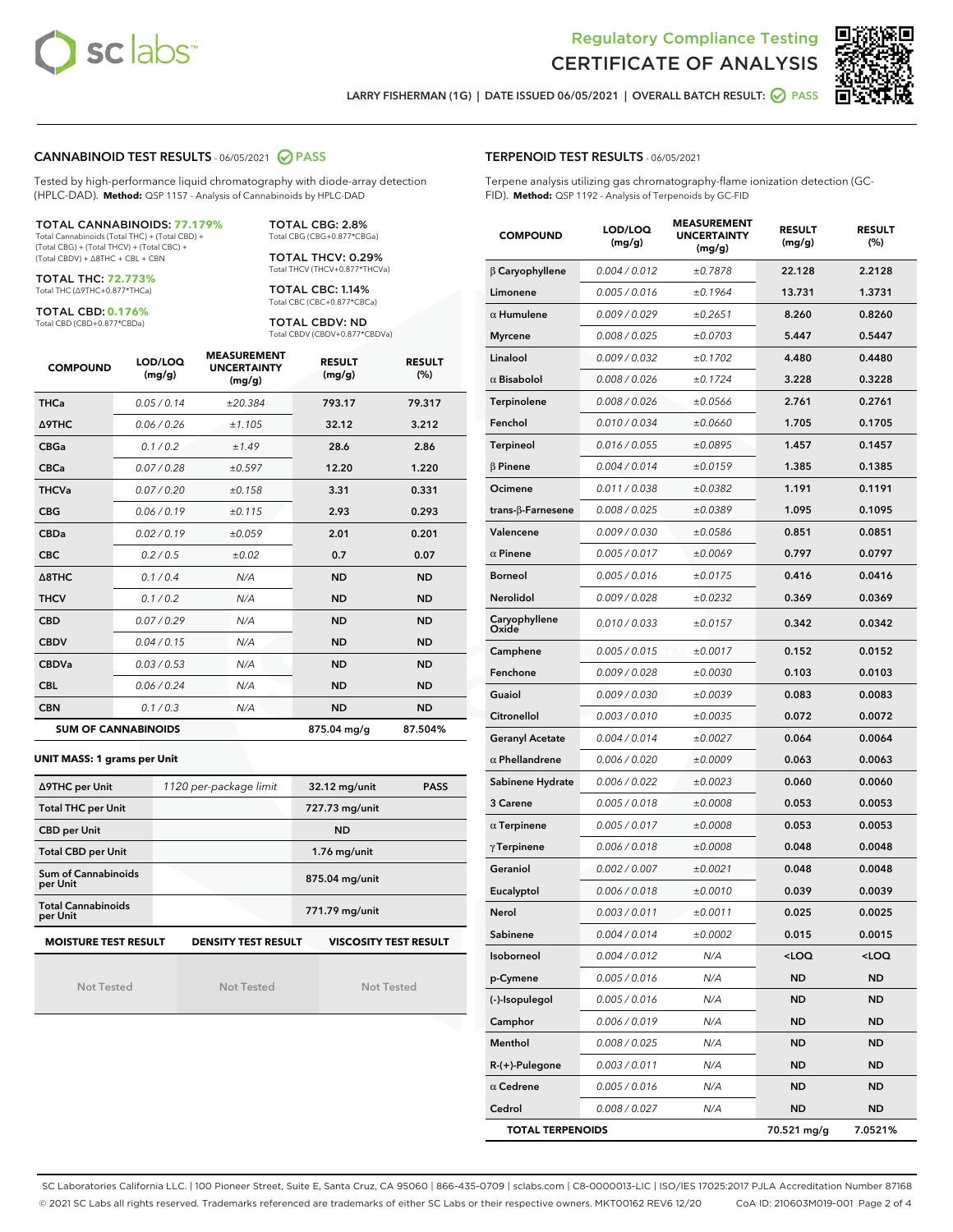



LARRY FISHERMAN (1G) | DATE ISSUED 06/05/2021 | OVERALL BATCH RESULT: @ PASS

# CATEGORY 1 PESTICIDE TEST RESULTS - 06/05/2021 2 PASS

Pesticide and plant growth regulator analysis utilizing high-performance liquid chromatography-mass spectrometry (HPLC-MS) or gas chromatography-mass spectrometry (GC-MS). \*GC-MS utilized where indicated. **Method:** QSP 1212 - Analysis of Pesticides and Mycotoxins by LC-MS or QSP 1213 - Analysis of Pesticides by GC-MS

| <b>COMPOUND</b>             | LOD/LOQ<br>$(\mu g/g)$ | <b>ACTION</b><br><b>LIMIT</b><br>$(\mu g/g)$ | <b>MEASUREMENT</b><br><b>UNCERTAINTY</b><br>$(\mu g/g)$ | <b>RESULT</b><br>$(\mu g/g)$ | <b>RESULT</b> |
|-----------------------------|------------------------|----------------------------------------------|---------------------------------------------------------|------------------------------|---------------|
| Aldicarb                    | 0.03/0.08              | $>$ LOD                                      | N/A                                                     | <b>ND</b>                    | <b>PASS</b>   |
| Carbofuran                  | 0.02 / 0.05            | $\ge$ LOD                                    | N/A                                                     | <b>ND</b>                    | <b>PASS</b>   |
| Chlordane*                  | 0.03/0.08              | $>$ LOD                                      | N/A                                                     | <b>ND</b>                    | <b>PASS</b>   |
| Chlorfenapyr*               | 0.03 / 0.10            | $\ge$ LOD                                    | N/A                                                     | <b>ND</b>                    | <b>PASS</b>   |
| Chlorpyrifos                | 0.02 / 0.06            | $\ge$ LOD                                    | N/A                                                     | <b>ND</b>                    | <b>PASS</b>   |
| Coumaphos                   | 0.02 / 0.07            | $\ge$ LOD                                    | N/A                                                     | <b>ND</b>                    | <b>PASS</b>   |
| Daminozide                  | 0.02 / 0.07            | $\ge$ LOD                                    | N/A                                                     | <b>ND</b>                    | <b>PASS</b>   |
| <b>DDVP</b><br>(Dichlorvos) | 0.03/0.09              | $\ge$ LOD                                    | N/A                                                     | <b>ND</b>                    | <b>PASS</b>   |
| <b>Dimethoate</b>           | 0.03/0.08              | $\ge$ LOD                                    | N/A                                                     | <b>ND</b>                    | <b>PASS</b>   |
| Ethoprop(hos)               | 0.03/0.10              | $\ge$ LOD                                    | N/A                                                     | <b>ND</b>                    | <b>PASS</b>   |
| Etofenprox                  | 0.02 / 0.06            | $\ge$ LOD                                    | N/A                                                     | <b>ND</b>                    | <b>PASS</b>   |
| Fenoxycarb                  | 0.03 / 0.08            | $\ge$ LOD                                    | N/A                                                     | <b>ND</b>                    | <b>PASS</b>   |
| Fipronil                    | 0.03/0.08              | $>$ LOD                                      | N/A                                                     | <b>ND</b>                    | <b>PASS</b>   |
| Imazalil                    | 0.02 / 0.06            | $\ge$ LOD                                    | N/A                                                     | <b>ND</b>                    | <b>PASS</b>   |
| Methiocarb                  | 0.02 / 0.07            | $\ge$ LOD                                    | N/A                                                     | <b>ND</b>                    | <b>PASS</b>   |
| Methyl<br>parathion         | 0.03/0.10              | $\ge$ LOD                                    | N/A                                                     | <b>ND</b>                    | <b>PASS</b>   |
| <b>Mevinphos</b>            | 0.03/0.09              | $\ge$ LOD                                    | N/A                                                     | <b>ND</b>                    | <b>PASS</b>   |
| Paclobutrazol               | 0.02 / 0.05            | $>$ LOD                                      | N/A                                                     | <b>ND</b>                    | <b>PASS</b>   |
| Propoxur                    | 0.03/0.09              | $\ge$ LOD                                    | N/A                                                     | <b>ND</b>                    | <b>PASS</b>   |
| Spiroxamine                 | 0.03 / 0.08            | $\ge$ LOD                                    | N/A                                                     | <b>ND</b>                    | <b>PASS</b>   |
| Thiacloprid                 | 0.03/0.10              | $\ge$ LOD                                    | N/A                                                     | <b>ND</b>                    | <b>PASS</b>   |
|                             |                        |                                              |                                                         |                              |               |

#### CATEGORY 2 PESTICIDE TEST RESULTS - 06/05/2021 @ PASS

| <b>COMPOUND</b>          | LOD/LOO<br>$(\mu g/g)$ | <b>ACTION</b><br>LIMIT<br>$(\mu g/g)$ | <b>MEASUREMENT</b><br><b>UNCERTAINTY</b><br>$(\mu g/g)$ | <b>RESULT</b><br>$(\mu g/g)$ | <b>RESULT</b> |  |
|--------------------------|------------------------|---------------------------------------|---------------------------------------------------------|------------------------------|---------------|--|
| Abamectin                | 0.03/0.10              | 0.1                                   | N/A                                                     | <b>ND</b>                    | <b>PASS</b>   |  |
| Acephate                 | 0.02/0.07              | 0.1                                   | N/A                                                     | <b>ND</b>                    | <b>PASS</b>   |  |
| Acequinocyl              | 0.02/0.07              | 0.1                                   | N/A                                                     | <b>ND</b>                    | <b>PASS</b>   |  |
| Acetamiprid              | 0.02 / 0.05            | 0.1                                   | N/A                                                     | <b>ND</b>                    | <b>PASS</b>   |  |
| Azoxystrobin             | 0.02/0.07              | 0.1                                   | N/A                                                     | <b>ND</b>                    | <b>PASS</b>   |  |
| <b>Bifenazate</b>        | 0.01 / 0.04            | 0.1                                   | N/A                                                     | <b>ND</b>                    | <b>PASS</b>   |  |
| <b>Bifenthrin</b>        | 0.02 / 0.05            | 3                                     | N/A                                                     | <b>ND</b>                    | <b>PASS</b>   |  |
| <b>Boscalid</b>          | 0.03/0.09              | 0.1                                   | N/A                                                     | <b>ND</b>                    | <b>PASS</b>   |  |
| Captan                   | 0.19/0.57              | 0.7                                   | N/A                                                     | <b>ND</b>                    | <b>PASS</b>   |  |
| Carbaryl                 | 0.02/0.06              | 0.5                                   | N/A                                                     | <b>ND</b>                    | <b>PASS</b>   |  |
| Chlorantranilip-<br>role | 0.04/0.12              | 10                                    | N/A                                                     | <b>ND</b>                    | <b>PASS</b>   |  |
| Clofentezine             | 0.03/0.09              | 0.1                                   | N/A                                                     | <b>ND</b>                    | <b>PASS</b>   |  |

| <b>CATEGORY 2 PESTICIDE TEST RESULTS</b> - 06/05/2021 continued |
|-----------------------------------------------------------------|
|-----------------------------------------------------------------|

| <b>COMPOUND</b>               | LOD/LOQ<br>$(\mu g/g)$ | <b>ACTION</b><br>LIMIT<br>$(\mu g/g)$ | <b>MEASUREMENT</b><br><b>UNCERTAINTY</b><br>$(\mu g/g)$ | <b>RESULT</b><br>(µg/g) | <b>RESULT</b> |
|-------------------------------|------------------------|---------------------------------------|---------------------------------------------------------|-------------------------|---------------|
| Cyfluthrin                    | 0.12 / 0.38            | 2                                     | N/A                                                     | <b>ND</b>               | <b>PASS</b>   |
| Cypermethrin                  | 0.11 / 0.32            | 1                                     | N/A                                                     | <b>ND</b>               | <b>PASS</b>   |
| <b>Diazinon</b>               | 0.02 / 0.05            | 0.1                                   | N/A                                                     | ND                      | <b>PASS</b>   |
| Dimethomorph                  | 0.03 / 0.09            | 2                                     | N/A                                                     | <b>ND</b>               | <b>PASS</b>   |
| Etoxazole                     | 0.02 / 0.06            | 0.1                                   | N/A                                                     | ND                      | <b>PASS</b>   |
| Fenhexamid                    | 0.03 / 0.09            | 0.1                                   | N/A                                                     | ND                      | <b>PASS</b>   |
| Fenpyroximate                 | 0.02 / 0.06            | 0.1                                   | N/A                                                     | <b>ND</b>               | <b>PASS</b>   |
| Flonicamid                    | 0.03 / 0.10            | 0.1                                   | N/A                                                     | ND                      | <b>PASS</b>   |
| Fludioxonil                   | 0.03 / 0.10            | 0.1                                   | N/A                                                     | ND                      | PASS          |
| Hexythiazox                   | 0.02 / 0.07            | 0.1                                   | N/A                                                     | <b>ND</b>               | <b>PASS</b>   |
| Imidacloprid                  | 0.04 / 0.11            | 5                                     | N/A                                                     | <b>ND</b>               | <b>PASS</b>   |
| Kresoxim-methyl               | 0.02 / 0.07            | 0.1                                   | N/A                                                     | ND                      | <b>PASS</b>   |
| Malathion                     | 0.03 / 0.09            | 0.5                                   | N/A                                                     | <b>ND</b>               | <b>PASS</b>   |
| Metalaxyl                     | 0.02 / 0.07            | $\overline{c}$                        | N/A                                                     | ND                      | <b>PASS</b>   |
| Methomyl                      | 0.03 / 0.10            | $\mathbf{1}$                          | N/A                                                     | ND                      | PASS          |
| Myclobutanil                  | 0.03 / 0.09            | 0.1                                   | N/A                                                     | <b>ND</b>               | <b>PASS</b>   |
| Naled                         | 0.02 / 0.07            | 0.1                                   | N/A                                                     | <b>ND</b>               | <b>PASS</b>   |
| Oxamyl                        | 0.04 / 0.11            | 0.5                                   | N/A                                                     | ND                      | <b>PASS</b>   |
| Pentachloronitro-<br>benzene* | 0.03 / 0.09            | 0.1                                   | N/A                                                     | ND                      | <b>PASS</b>   |
| Permethrin                    | 0.04 / 0.12            | 0.5                                   | N/A                                                     | <b>ND</b>               | <b>PASS</b>   |
| Phosmet                       | 0.03 / 0.10            | 0.1                                   | N/A                                                     | <b>ND</b>               | <b>PASS</b>   |
| Piperonylbu-<br>toxide        | 0.02 / 0.07            | 3                                     | N/A                                                     | <b>ND</b>               | <b>PASS</b>   |
| Prallethrin                   | 0.03 / 0.08            | 0.1                                   | N/A                                                     | <b>ND</b>               | <b>PASS</b>   |
| Propiconazole                 | 0.02 / 0.07            | 0.1                                   | N/A                                                     | <b>ND</b>               | <b>PASS</b>   |
| Pyrethrins                    | 0.04 / 0.12            | 0.5                                   | N/A                                                     | ND                      | <b>PASS</b>   |
| Pyridaben                     | 0.02 / 0.07            | 0.1                                   | N/A                                                     | <b>ND</b>               | <b>PASS</b>   |
| Spinetoram                    | 0.02 / 0.07            | 0.1                                   | N/A                                                     | ND                      | <b>PASS</b>   |
| Spinosad                      | 0.02 / 0.07            | 0.1                                   | N/A                                                     | ND                      | PASS          |
| Spiromesifen                  | 0.02 / 0.05            | 0.1                                   | N/A                                                     | <b>ND</b>               | <b>PASS</b>   |
| Spirotetramat                 | 0.02 / 0.06            | 0.1                                   | N/A                                                     | <b>ND</b>               | <b>PASS</b>   |
| Tebuconazole                  | 0.02 / 0.07            | 0.1                                   | N/A                                                     | ND                      | <b>PASS</b>   |
| Thiamethoxam                  | 0.03 / 0.10            | 5                                     | N/A                                                     | <b>ND</b>               | <b>PASS</b>   |
| Trifloxystrobin               | 0.03 / 0.08            | 0.1                                   | N/A                                                     | <b>ND</b>               | <b>PASS</b>   |

SC Laboratories California LLC. | 100 Pioneer Street, Suite E, Santa Cruz, CA 95060 | 866-435-0709 | sclabs.com | C8-0000013-LIC | ISO/IES 17025:2017 PJLA Accreditation Number 87168 © 2021 SC Labs all rights reserved. Trademarks referenced are trademarks of either SC Labs or their respective owners. MKT00162 REV6 12/20 CoA ID: 210603M019-001 Page 3 of 4